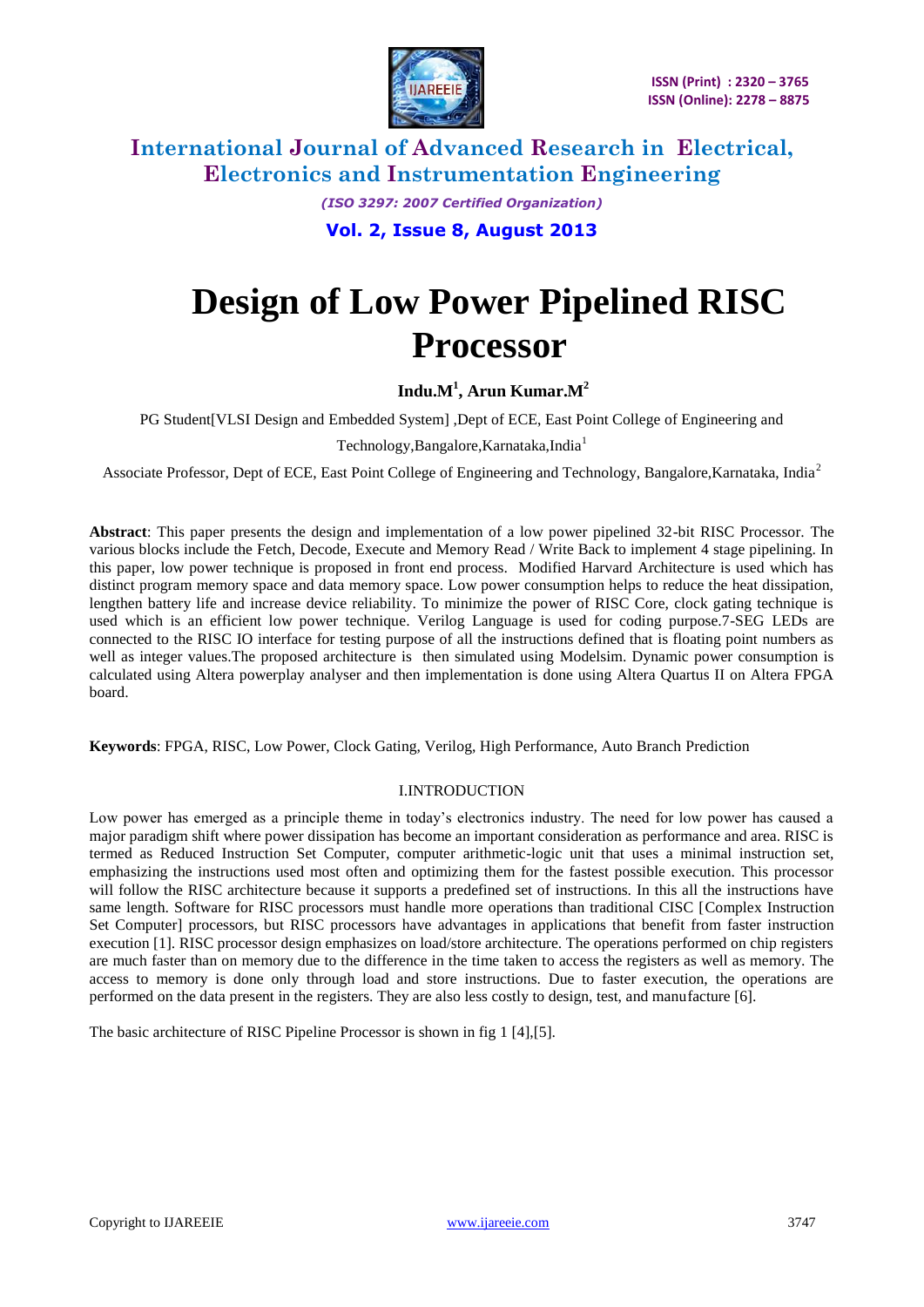

*(ISO 3297: 2007 Certified Organization)* **Vol. 2, Issue 8, August 2013**



Fig. 1 Basic architecture of RISC Processor

### II. PROPOSED SYSTEM

The RISC Processor is designed using pipelined architecture. In this 4-stage pipelining is implemented, with this the speed as well as performance is increased. The four stages of pipeline are fetch, decode, execute and memory read/write back[1][6].During the design process, low power technique is included. For increasing the performance, latch based clock gating is used. Clock gating is most popular method used for reducing dynamic power consumption of clock signals. Power is mainly consumed by Combinatorial logic whose values are changing on each clock edge, flip-flops and by clock buffer tree in design. When the clock signal is not required to a particular module for some period, gating logic comes into picture to turn off the clock. Clock gating saves the power by reducing unnecessary switching activities. Gating logic is added in to the design by Integrated clock gating method(inserted into the design manually by the RTL designer)[2].

Processors with pipelining consists of modules internally which can work on microinstructions separately. Each stage in the pipeline is linked to next stage by flip-flops, through this the overall processing time is reduced as output of previous stage acts as an input to next stage. An instruction pipeline is said to be fully pipelined if it accept a new instruction every clock cycle.

The proposed processor is 32 bit low power RISC processor with pipelining architecture which gets instructions on a regular basis using dedicated buses to its memory, executes all its native instructions in stages with pipelining. It can communicate with external devices with its dedicated parallel IO interface.

### A. Types of Instructions

There are basically three types of instructions namely Arithmetic and Logical Instructions (ALU instructions), Load/Store instructions and Branch instructions[1]

### 1. ALU Instructions:

Arithmetic operations either take two registers as operands or take one register and a sign extended immediate value as an operand. Some arithmetic instructions are addition, subtraction, multiplication, division, increment, decrement. The result is stored in a third register. Logical operations such as and ,or, xor do not usually differentiate between 32-bit and 64-bit. Other logical instructions are nand, nor, not, xnor, right shift, left shift etc.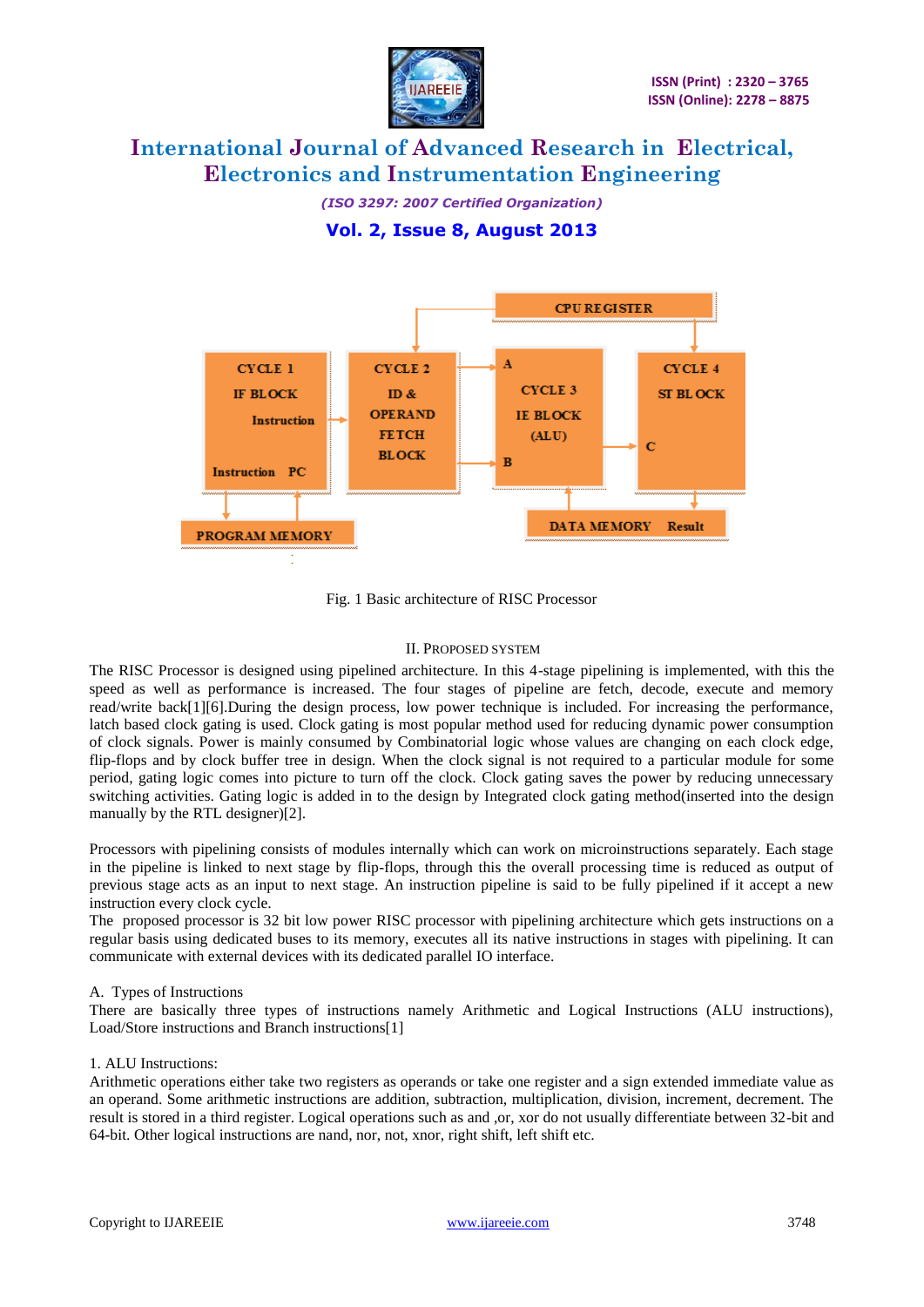

*(ISO 3297: 2007 Certified Organization)*

# **Vol. 2, Issue 8, August 2013**

2. Load/Store Instructions:

By taking a register (base register) as an operand and a 16-bit immediate value and the sum of the two will create the effective address. A second register acts as a source in the case of a load operation. In the case of a store operation, the second register contains the data to be stored.

#### 3. Branches and Jumps:

Conditional branches are transfers of control. A branch causes an immediate value to be added to the current program counter. Some common branch instructions are BZ (Branch Zero), BRC (Branch if Carry), JMP (Jump Instruction), JMPZ (Jump when zero), Cmp(compare two operands and based on this carry flag is updated with one or zero) etc.

### III. ARCHITECTURE

The Proposed architecture consists of

- Instruction Fetch(IF)
- Instruction Decode(ID)
- $\bullet$  Execution unit(EX)
- Memory unit(MU)
- Memory read/write unit
- Low Power unit
- Four general purpose registers namely register R0, register R1, register R2 and register R3
- Floating point unit



Fig. 2 Proposed Architecture of Low Power Pipelined RISC Processor

#### B. Instruction Fetch

This stage consists of Program counter, Instruction Memory, and the Branch Decide unit.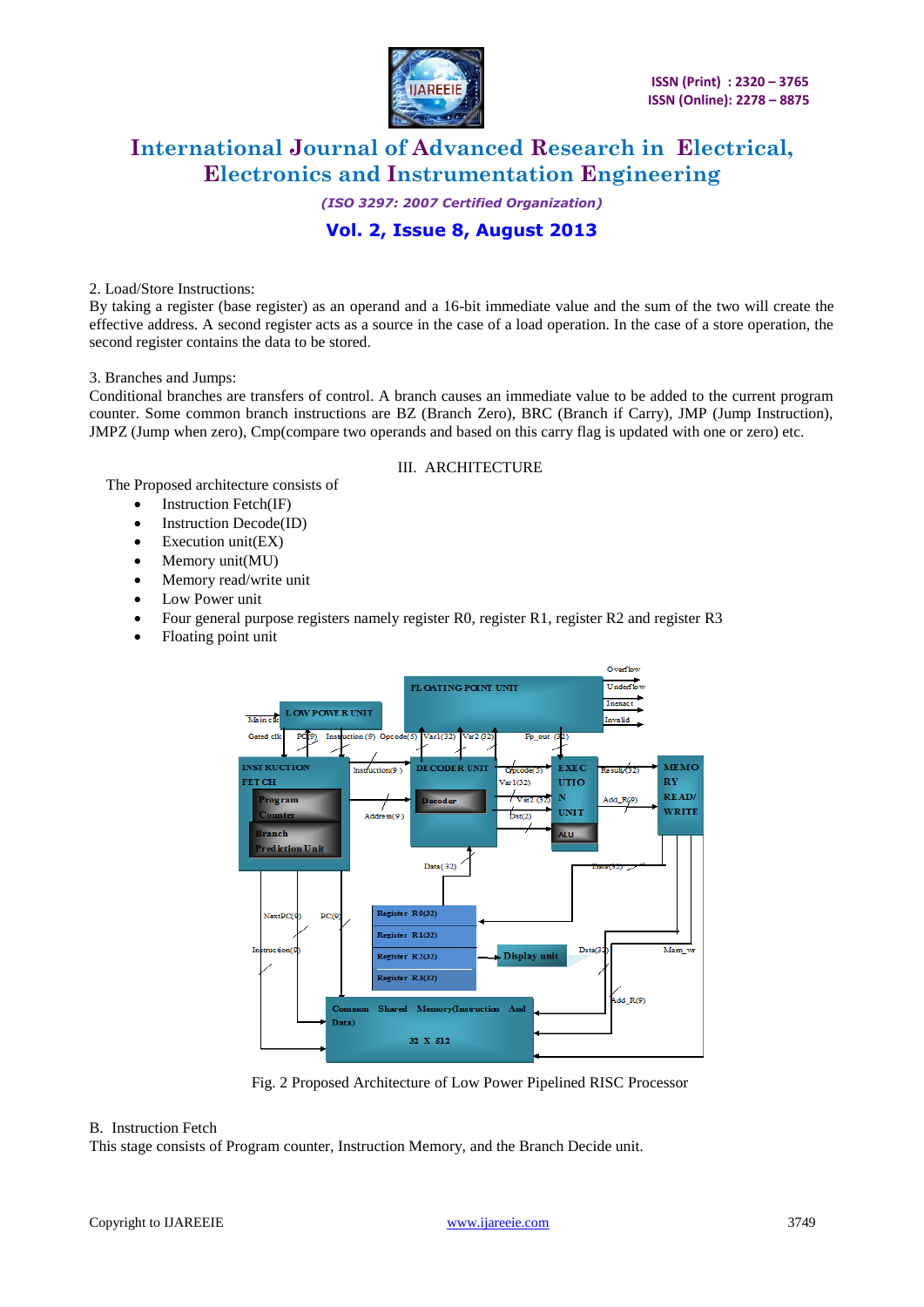

*(ISO 3297: 2007 Certified Organization)*

# **Vol. 2, Issue 8, August 2013**

#### 1. Program Counter:

The program counter (PC) contains the address of the instruction that will be fetched from the Instruction memory during the next clock cycle. Normally, the PC is incremented by one during each clock cycle unless a branch instruction is executed. When a branch instruction is encountered, the PC is incremented by the amount indicated by the branch offset.

#### 2. Instruction Memory:

The Instruction Memory contains the instructions that are executed by the processor. The input to this unit is a 9-bit address from the program counter and the output is 9-bit instruction word.

### 3. Branch Decide Unit:

The Branch Decide Unit is responsible for determining whether a branch is to take place or not based on the 2-bit Branch signal from the control Unit and the Zero flag from the Arithmetic and Logic Unit (ALU).

B**.** Instruction Decode This stage consists of the Control Unit, Register File.

#### 1. Control Unit:

The control unit generates all the control signals needed to control the coordination among the entire component of the processor. This unit generates signals that control all the read and write operation of the register file, and the Data memory. It is also responsible for generating signals that decide when to use the multiplier and when to use the ALU, and it also generates appropriate branch flags that are used by the Branch Decide unit.

#### 2. Register file:

This is a two port register file which can perform two simultaneous read and one write operation. It contains four 32-bit general purpose registers. The registers are named R0 through R4.

#### C. Execute

This stage consists of the Branch Adder, Arithmetic Logic Unit (ALU), and the ALU Control Unit.

#### 1. Branch Adder:

The branch adder adds the 26-bit signed branch offset with the current value of the PC to calculate the branch target. The 26-bit offset is provided by the branch instruction. The output of this unit goes to the PC control multiplexer which updates the PC with this value only when a branch is to be taken.

### 2. Arithmetic Logic Unit (ALU):

The ALU is responsible for all arithmetic and logic operations that take place within the processor. These operations can have one operand or two, with these values coming from either the register file or from the immediate value from the instruction directly. All operations are done according to the control signal coming from ALU control unit.

#### 3. ALU Control Unit:

This unit is responsible for providing signals to the ALU that indicates the operation that the ALU will perform. The input to this unit is the 5-bit opcode and the 2-bit function field of the instruction word. It uses these bits to decide the correct ALU operation for the current instruction cycle. This unit also provides another set of output that is used to gate the signals to the parts of the ALU that it will not be using for the current operation. This stage consists of some control circuitry that forwards the appropriate data, generated by the ALU or read from the Data Memory, to the register files to be written into the designated register.

### D. Memory

This stage consists of the Data/Instruction Memory module

1. Data/Instruction Memory: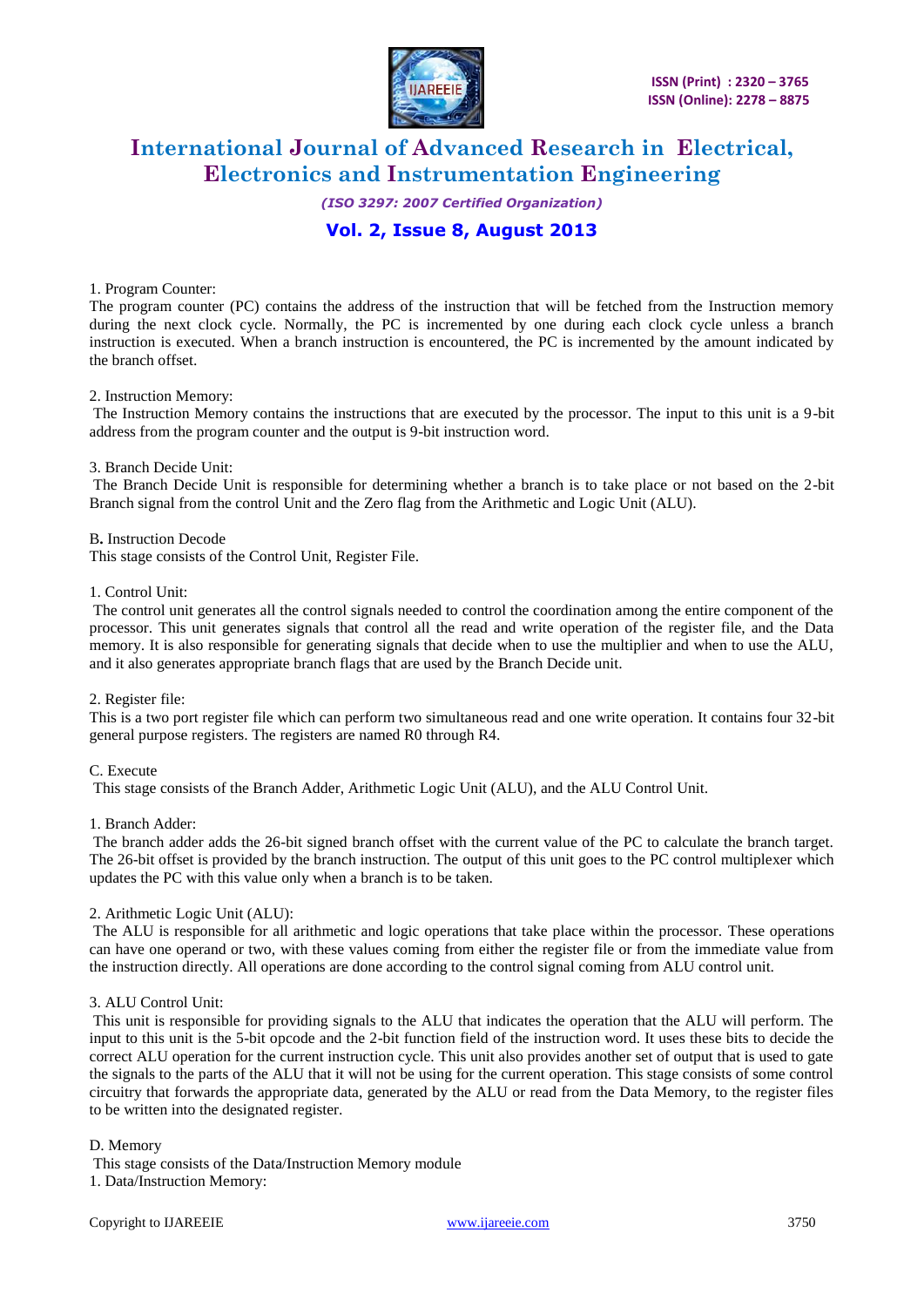

# *(ISO 3297: 2007 Certified Organization)*

### **Vol. 2, Issue 8, August 2013**

The architecture used is Modified Harvard architecture. This module supports 512 depth of 32-bit data words. The Load and Store instructions are used to access this module. Finally, the Memory Access stage is where, if necessary, system memory is accessed for data. Also, if a write to data memory is required by the instruction it is done in this stage. In order to avoid additional complications it is assumed that a single read or write is accomplished within a single CPU clock cycle.

The architecture uses dynamic branch prediction as it reduces branch penalties under hardware control [1],[5]. The Prediction is made in Instruction Fetch stage of the pipeline. Thus branch prediction buffer is indexed by the lower order bits of the branch address in Instruction Fetch. It is low for branch not taken and high for branch taken and branch target can be accessed as soon as the branch target address is computed. Branch Target cache is a branch prediction buffer with addition information as it has an address tag of a branch instruction and stores the target address. Thus BTC determines if the instruction is a branch and, if branch will be taken and, if branch prediction is taken, and what will be the target address. If these requirements are met the processor can initiate the next instruction access as soon as the previous access is complete. Thus the main operation of BTC is that during the IF stage, the lsbs of the PC are used to access the BTC and if the msbs of the PC match the target then the entry is valid. If the branch is predicted as taken, the predicted target address is used to access the I-cache during the next cycle.

### 2. Modified Harvard architecture:

The Modified Harvard architecture is a variation of the Harvard computer architecture that allows the contents of the instruction memory to be accessed as if it is data .Most modern computers that are documented as Harvard architecture are, in fact, Modified Harvard architecture. The modifications are to loosen the strict separation between code and data, while still supporting the higher performance concurrent data and instruction access of the Harvard architecture [1].

The most common modification builds a memory hierarchy with a CPU cache separating instruction and data. This unifies all except small portions of the data and instruction address spaces, providing the Von Neumann model. The programmers never need to be aware of the fact that the processor core implements a (modified) Harvard architecture, although they benefit from its speed advantages. Only programmers who write instructions into data memory need to be aware of issues such as cache coherency and executable space protection.

### E. Low power unit

The power reducing technique that has been explored in this architecture is clock gating. Clock gating is a method which prevents the clock signal reaching the various modules when there is no demand. The non availability of clock signal prevents the register or flip-flops from changing their states. As a result the input to any combinational circuit remains unchanged and thus no switching activity takes place. Most of the power dissipation results from switching activity, clock gating greatly reduces the power consumption [7],[10].

#### F. Floating point unit

Floating point is the most common representation of real numbers on computers. Floating-point employs a sort of "sliding window" of precision appropriate to the scale of the number. This allows it to represent numbers from 1,000,000,000,000 to 0.0000000000000001 with ease [3].

### 1. Formats:

IEEE floating point number have three basic components: the sign, the exponent, and the mantissa. The mantissa is composed of the fraction and an implicit leading digit. The exponent base (2) is implicit and need not be stored. There are two basic number formats in IEE754, single precision, and double precision. In this paper single precision format is used. The number of bits for each field are shown (bit ranges are in square brackets):

| Format                                          | Sign  | Exponent   | Mantissa |
|-------------------------------------------------|-------|------------|----------|
| Single Precision                                | 1[31] | $8[30-23]$ | 23[22-0] |
| Double Precision   1[63]   11[62-52]   52[51-0] |       |            |          |

### Table I Formats Of IEEE Floating Point Numbers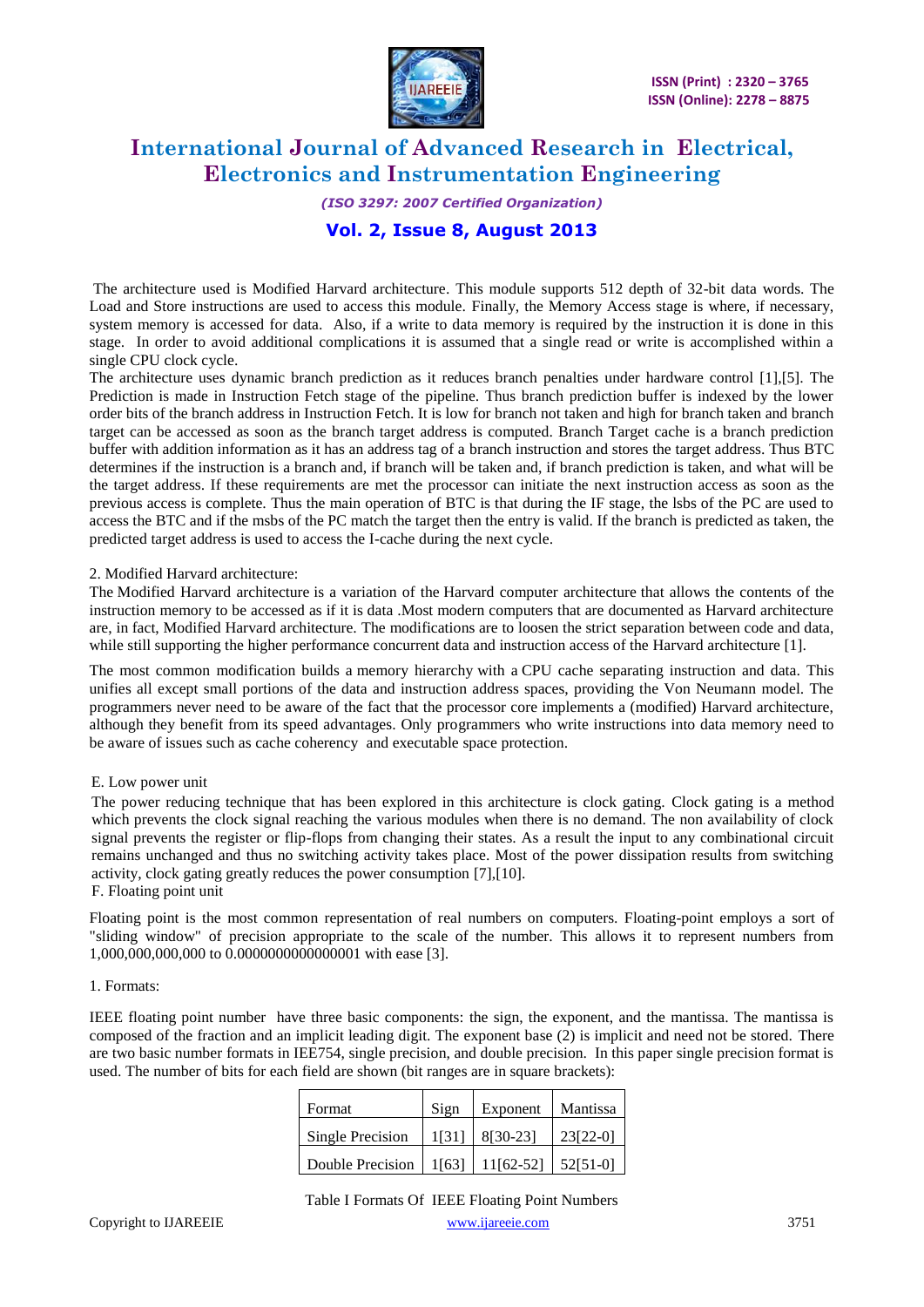

*(ISO 3297: 2007 Certified Organization)*

# **Vol. 2, Issue 8, August 2013**

### 2. General format:

 $(\pm 1)$ S ×  $(1+F)$  × 2E

### Where

- $S = sign, 0$  for positive, 1 for negative
- $\bullet$  F = fraction (or mantissa) as a binary integer, 1+F is called significand
- $\bullet$   $E =$  exponent as a binary integer, positive or negative (two's complement)

### 3. Exceptions:

The IEEE standard defines five types of exceptions that should be signalled through a one bit status flag when encountered<sup>[3]</sup>. In this paper we are concentrating only on four of them.

### • Invalid Operation

Some arithmetic operations are invalid, such as a division by zero or square root of a negative number. The result of an invalid operation shall be a NaN (Not a number). There are two types of NaN, quiet NaN (QNaN) and signaling NaN (SNaN). They have the following format, where s is the sign bit:

QNaN = s 11111111 10000000000000000000000

 $SNaN = s 11111111 00000000000000000000001$ 

The result of every invalid operation shall be a NaN string with a QNaN or SNaN exception. The following are some arithmetic operations which are invalid operations and that gives a result a QNaN string and that signal a QNaN exception:

- Any operation on a NaN
- Addition or subtraction:  $\infty + (-\infty)$
- Multiplication:  $\pm 0 \times \pm \infty$
- Division:  $\pm 0/\pm 0$  or  $\pm \infty/\pm \infty$
- Square root: if the operand is less than zero

### • Inexact

This exception should be signalled whenever the result of an arithmetic operation is not exact due to the restricted exponent and/or precision range.

### • Underflow

Two events cause the underflow exception to be signalled, tininess and loss of accuracy. Tininess is detected after or before rounding when a result lies between  $\pm 2$ Emin. Loss of accuracy is detected when the result is simply inexact or only when a renormalizations loss occurs. The implementer has the choice to choose how these events are detected. They should be the same for all operations. The implemented FPU core signals an underflow exception whenever tininess is detected after rounding and at the same time the result is inexact.

### **Overflow**

The overflow exception is signalled whenever the result exceeds the maximum value that can be represented due to the restricted exponent range. It is not signalled when one of the operands is infinity, because infinity arithmetic is always exact. Division by zero also doesn't trigger this exception.

### G. Instruction Set

The instruction set used in this architecture consists of arithmetic instructions, logical instructions, branch instructions and memory instructions. It will have short(9-bit) and long(18-bit) instructions. For all arithmetic and logical operations 9-bit instructions are used and for all memory and branch operations 18-bit instructions are used. It will have special instructions to access external ports.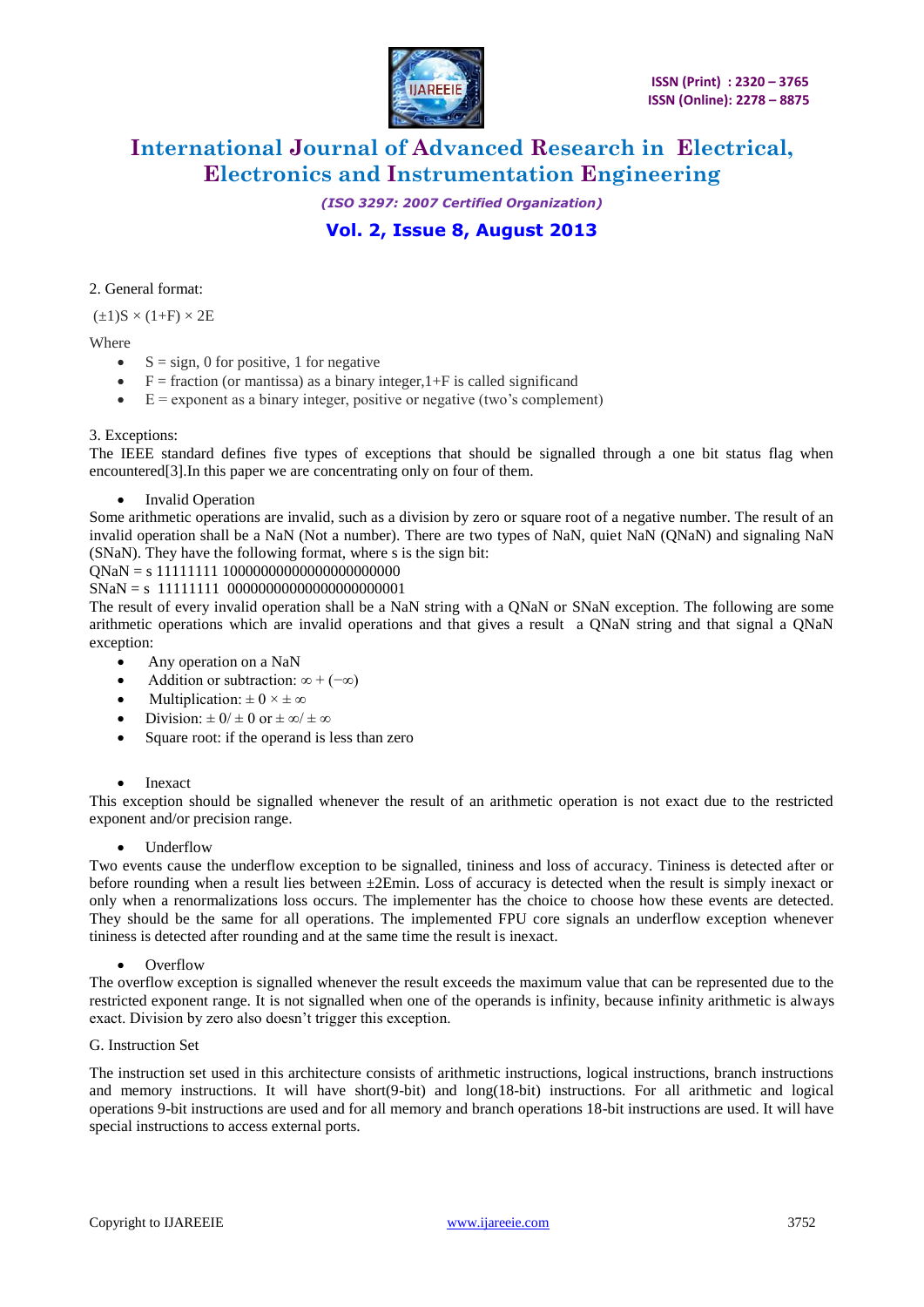

*(ISO 3297: 2007 Certified Organization)* **Vol. 2, Issue 8, August 2013**

#### Short Instruction

| Opcode |  |  |  |  |  | Source   Destination |  |  |
|--------|--|--|--|--|--|----------------------|--|--|
|        |  |  |  |  |  |                      |  |  |

Long Instruction

| Opcode |  |  |  |   | Source   Destination   Address |    |  |                 |  |                      |  |  |
|--------|--|--|--|---|--------------------------------|----|--|-----------------|--|----------------------|--|--|
|        |  |  |  | 8 | $\mathbf Q$                    | 10 |  | 12 <sub>1</sub> |  | $13 \mid 14 \mid 15$ |  |  |

### H. Addressing Modes Used

Addressing modes are aspects of the instruction set architecture in most central processing unit (CPU) designs [1]. The different addressing modes in a instruction set architecture define how machine language instructions in that architecture identify the operand (or operands) of each instruction. An addressing mode specifies how to calculate the effective memory address of an operand by using information held in registers and/or constants contained within a machine instruction or elsewhere. The various addressing modes used in proposed method are

- Direct addressing mode
- Immediate addressing mode
- PC-relative addressing mode (specifically for branch instruction)
- Register addressing mode

I. Features of proposed architecture

- It is 4- stage low power pipelining processor.
- It provides hazard detection unit to determine when stall must be added.
- Each functional unit can only be used once per instruction.
- Each functional unit has to be used at the same stage as all other instructions.
- Pipeline Control: that is each stage control signal depends only on the instruction that is currently in that stage.
- It provides halt support.
- It is capable of providing high performance.
- Pipelining would not flush when branch instruction occurs as it is implemented using dynamic branch prediction.
- Take cares of order-of-execution

### IV. SIMULATION RESULTS

Modelsim is used for simulation and results have been verified. The complete project has been developed on FPGA, Altera development and education board 2 platform, which has different testing and debugging scopes such as push button switches, toggle switches, LCD and LEDs. So all the testing has been carried out on the board. 7-SEGMENT LEDs is connected to RISC IO Interface for testing purpose. Different ouput patterns have been generated with RISC instructions, and are outputted on 7-SEGMENT LEDs.In Altera family, in order to implement the design the "QUARTUS-II" has been chosen and in the family "CYCLONE II", the package used is "EP2C35F672C6" on Altera DE2 board.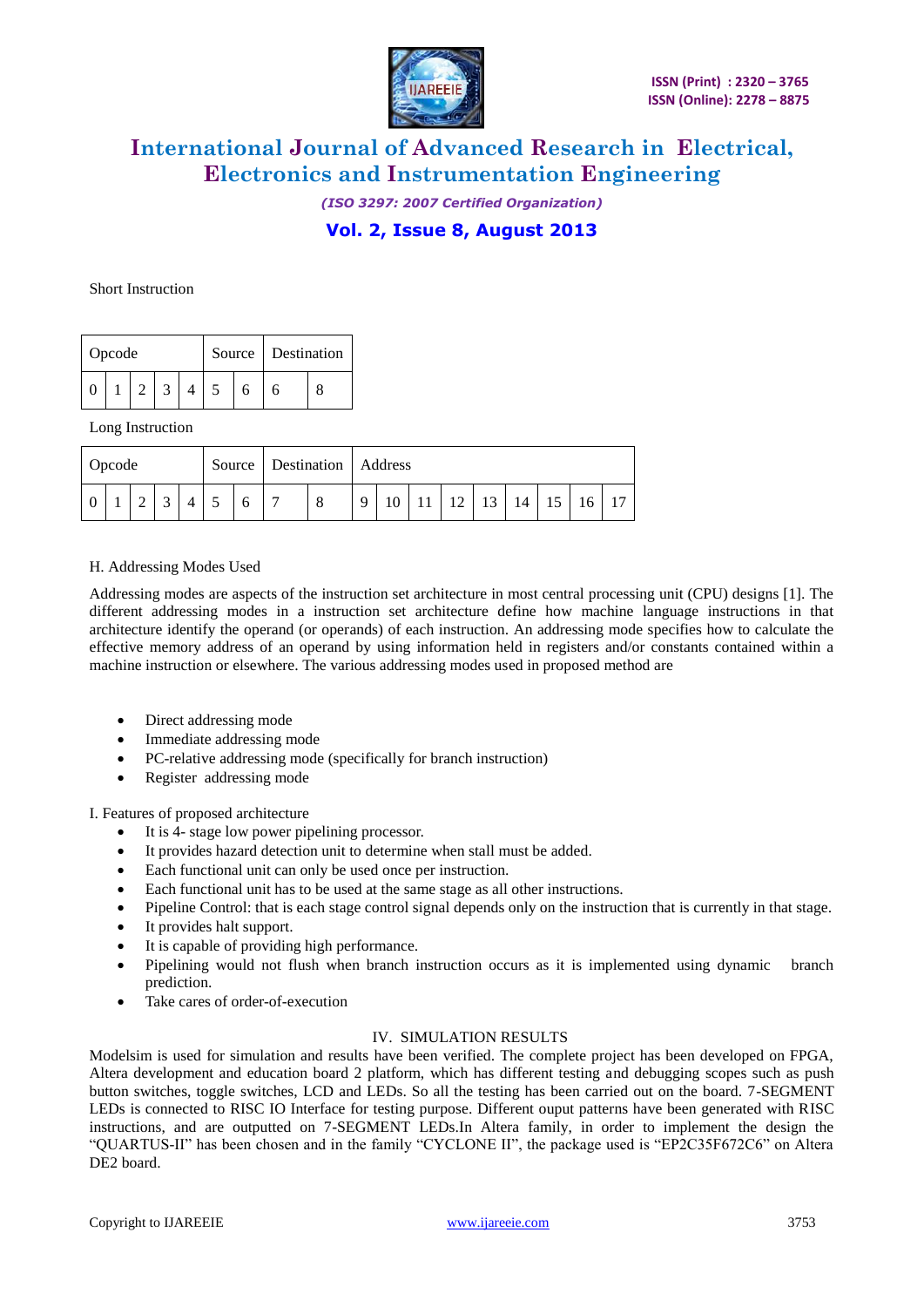

*(ISO 3297: 2007 Certified Organization)* **Vol. 2, Issue 8, August 2013**

The RTL schematic of the proposed method is shown in fig 3



Fig. 3 RTL Schematic



Fig. 4 Simulation Waveform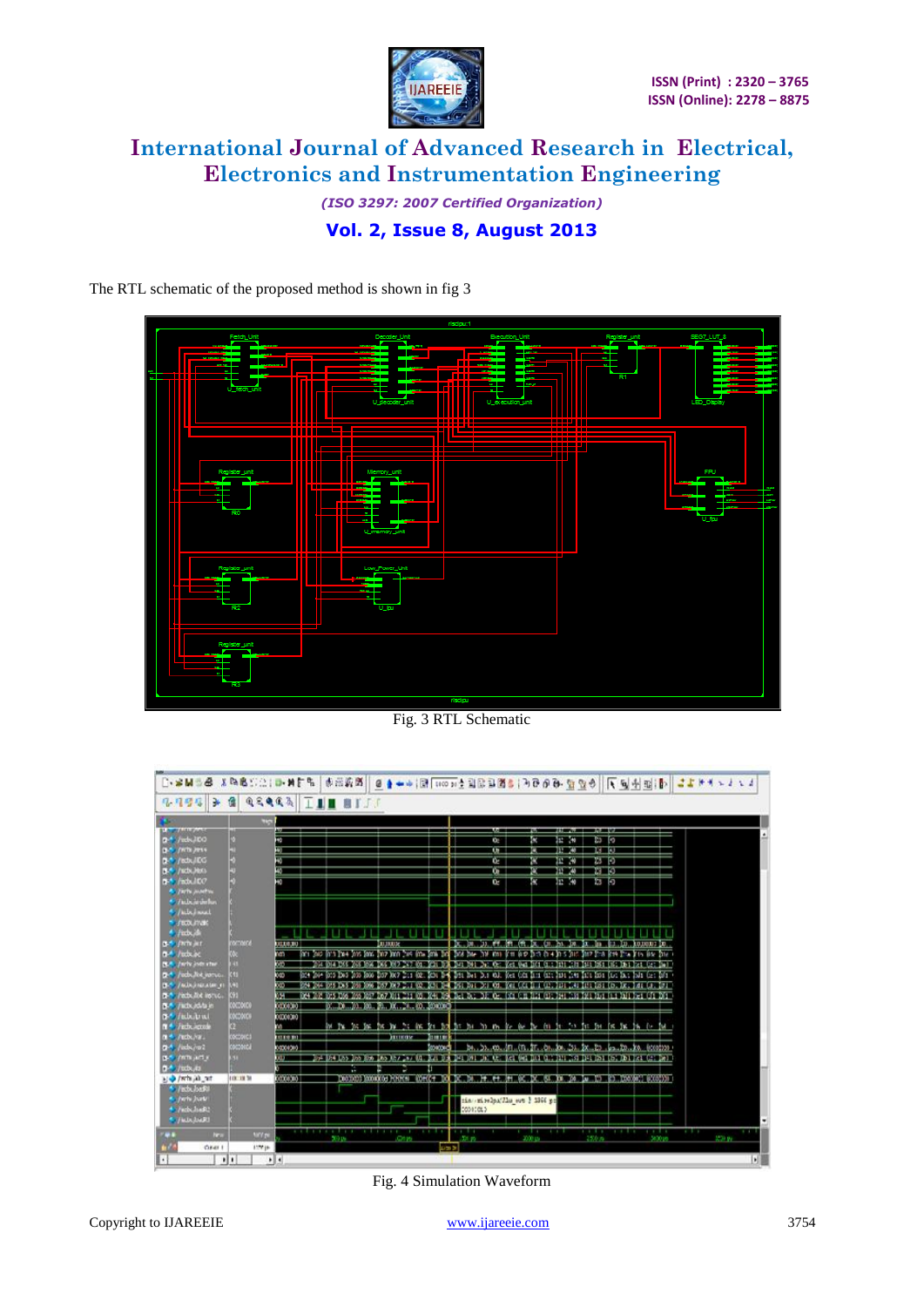

*(ISO 3297: 2007 Certified Organization)* **Vol. 2, Issue 8, August 2013**

A. Design Summary, Simulation and Synthesis result

1. Design Summary:

 The device utilisation summary is shown in table II which gives the detail of availability along with used number of resources in % using Xilinx ISE 13.1 web pack.

| <b>Device Utilization Summary</b> |             |        |                              |  |  |
|-----------------------------------|-------------|--------|------------------------------|--|--|
| <b>Logic Utilization</b>          | <b>Used</b> |        | <b>Available</b> Utilization |  |  |
|                                   |             |        |                              |  |  |
| Number of Slice registers         | 16,693      | 93,120 | 17%                          |  |  |
| Number of Slice LUTS              | 18,081      | 45,560 | 38%                          |  |  |
| Number used as Logic              | 18,075      | 45,560 | 38%                          |  |  |
| Number used as Memory             | $\theta$    | 16,720 | $0\%$                        |  |  |
| Number of occupied Slices         | 6,058       | 11,640 | 52%                          |  |  |
| Number with an unused Flip Flop   | 9,640       | 18,135 | 53%                          |  |  |
| Number with an unused LUT         | 54          | 18,135 | 1%                           |  |  |
| Number of fully used LUT-FF pairs | 8,441       | 18,135 | 46%                          |  |  |

Table II Device Utilization Summary

|  |  |  | 2. Power Analyser Summary: |  |
|--|--|--|----------------------------|--|
|--|--|--|----------------------------|--|

| <b>PowerPlay Power Analyzer Summary</b> |                                                  |
|-----------------------------------------|--------------------------------------------------|
| PowerPlay Power Analyzer Status         | Successful - Thu Aug 08 20:45:32 2013            |
| <b>Quartus II Version</b>               | 10.0 Build 262 08/18/2010 SP 1 SJ Web Edition    |
| <b>Revision Name</b>                    | risc                                             |
| Top-level Entity Name                   | risc                                             |
| Family                                  | Cyclone II                                       |
| Device                                  | EP2C35F672C6                                     |
| <b>Power Models</b>                     | Final                                            |
| <b>Total Thermal Power Dissipation</b>  | 1845, 10 mW                                      |
| Core Dynamic Thermal Power Dissipation  | 1659.95 mW                                       |
| Core Static Thermal Power Dissipation   | 86.41 mW                                         |
| I/O Thermal Power Dissipation           | 98.74 mW                                         |
| Power Estimation Confidence             | Low: user provided insufficient toggle rate data |
|                                         |                                                  |
|                                         |                                                  |
|                                         |                                                  |
|                                         |                                                  |

Fig. 5 Powerplay Analyser summary without Clock gating